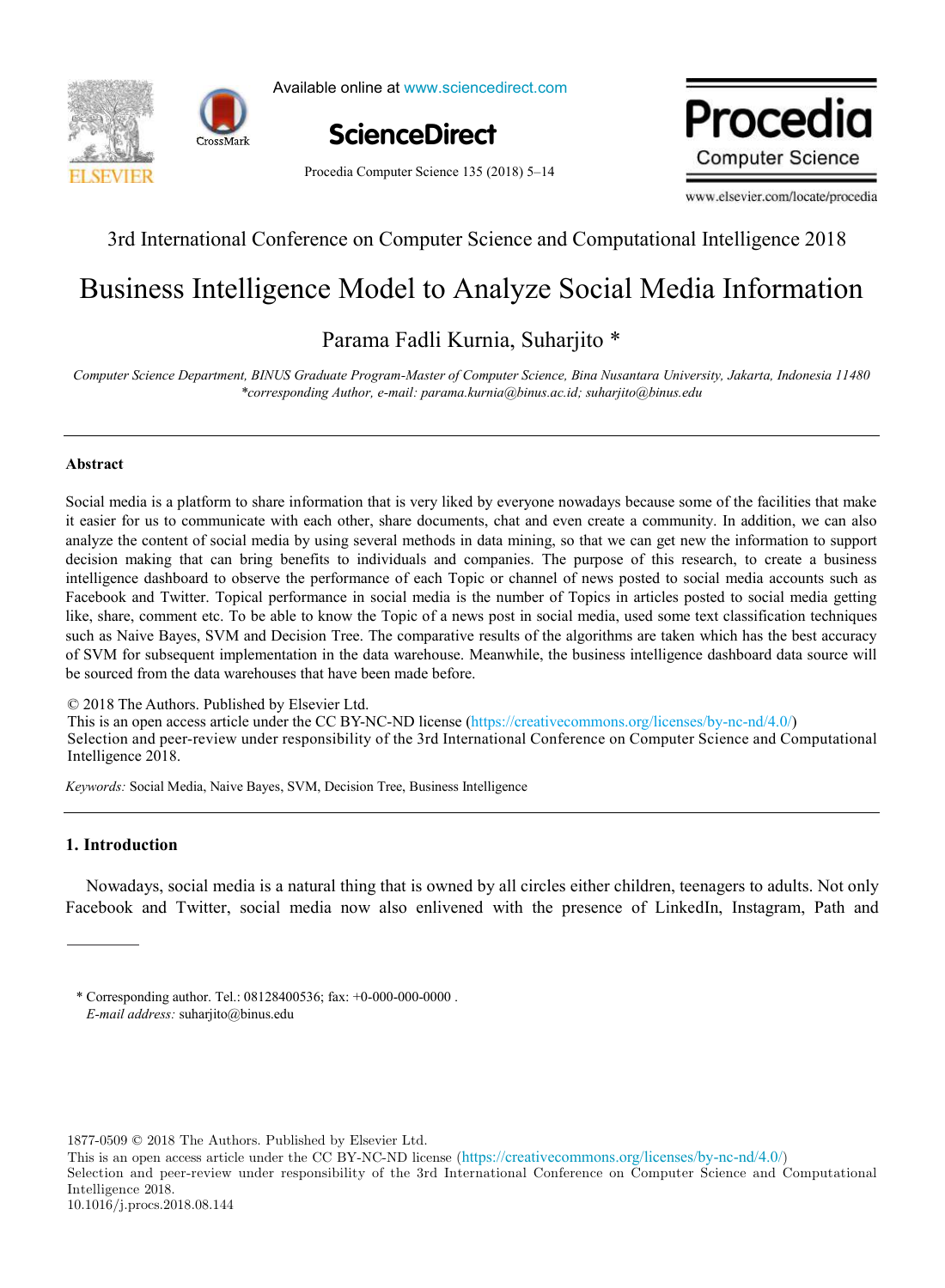Pinterest. Their role that makes it easy for its users to easily participate, share, and create content including blogs, social networks, wikis, forums and virtual worlds, making social media more and more attractive to all users. This is reinforced by statistics obtained smartinsights.com, where the number of active Facebook users reached 1.59 trillion, Twitter reached 320 million, Instagram reached 400 million, and so on  $\frac{1}{1}$ . The results of these statistics show that Facebook ranks first as a social media with the most active users  $2$ .

Given the large enough active users described above have a significant impact on the usefulness of the social media itself. Here the impact is the use of social media that previously only serves as a place to participate, share, and create content, can now also be used as a medium to promote, campaign, and communicate with consumers easily with the social media. We also realize that social media marketing requires monitoring to prevent misleading strategies (promotion, campaign and communication with consumers), so it should be precisely what areas should be monitored in order to do marketing in social media, either increase brand awareness or create traffic to the website <sup>3</sup>. Strategic areas that need to be monitored in social media are brand terms, brand-adjacent terms, customer needs, customer sentiment, and competitors <sup>4</sup> . This monitoring can be done directly on social media like Facebook as the most popular social media platform for marketing activities, followed by LinkedIn, Twitter, YouTube and Instagram<sup>5</sup>.

In this research will be designed and implemented data warehouse model and software for business intelligence system. Data sources will be extracted from account data on Facebook and Twitter. Both will be classified into several topics that exist in the coil of entertainment, economy, health, culinary, lifestyle, automotive, politics, soccer, technology and travel. The text classification method for social media will be tested on 3 algorithms namely Naive Bayes, Decision Tree and SVM <sup>6</sup>. The best results of the comparison between the three algorithms will be selected to classify text which will be very useful information for the implementation of data warehouse 7. Meanwhile, the design method to be used for data warehouses is the method of Kimball <sup>8</sup>. In this method there are four stages that must be passed in the design of data warehouse, which is select the business process, declare the grain, identify the dimensions, and identify the facts. In the ETL process (Extraction, Transformation, Loading) is a process that must be passed in the formation of data warehouse <sup>9</sup>. And the last one in business intelligence design using Carlo Vercelli's method, in this method there are four main stages, namely analysis, design, planning, and implementation and control 10.

### **2. Related Work**

Smita and Seema conducted a survey on the use of data mining on business intelligence for social networking. Background of their research that is, the data mining makes it easier to do data analysis on social networking, even can take hidden knowledge that exist in data. This can happen if we add data mining processes to business intelligence. With the existence of data mining used to perform the process with large amounts of data, can dig new information from a data such as class, pattern to predict something based on existing data  $11$ . In data mining there are several techniques that are divided into 2 namely the predictive task and descriptive task. In the predictive task there are techniques classification, regression and deviation detection. Meanwhile, the descriptive task is subdivided into clustering, association, sequenced pattern and summarization techniques. Currently, some data mining techniques have been used in traditional customer data, for example: regression analysis, Naïve Bayes (NB), Support Vector Machine (SVM), and Neural Network (NN)  $^{12}$ . Regression analysis is the most popular technique for predicting customer satisfaction 13. This data mining technique can be used to solve some problems such as identifying sentiments in user comments on social media, detecting habits and performing demographics on users in social media. Performing data mining on social media is very potential and useful for extracting more information and gaining deeper insights about customers so it is necessary to support activities such as customer interaction and analysis, information systems development, marketing, and business intelligence analysis <sup>14</sup>. Also development and analysis of individual and group strategies for problem solving in the community. To be able to support the solution of some of the problems described previously, data mining has several parts in order to handle electronic business data. These sections begin with data collection, which then performs data analysis process including preprocessing and then modeling data with data mining algorithm to get information from the data extraction result that is useful for decision making, predict user behavior, determine business strategy 15.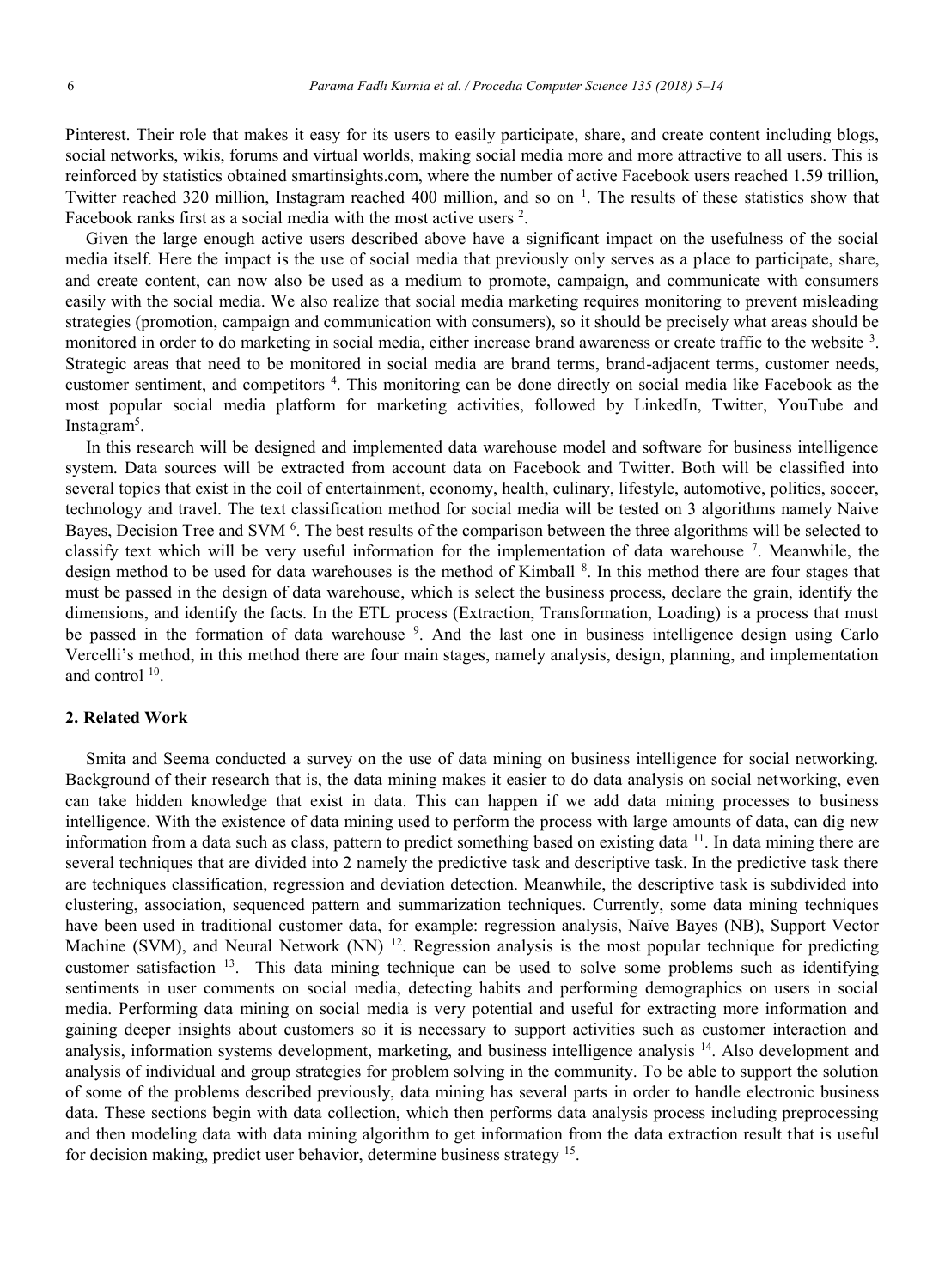Sangameshwari and Uma conducted research on the importance of the role of data mining on business intelligence systems. Data mining is the extraction of concealed prescient data from vast databases; it is a compelling innovation with extraordinary potential to help associations concentrate on the most vital data in their data stockrooms. Data mining devices foresee future patterns and practices, helps associations to make proactive information driven choices. The mechanized, prospective examines offered by data mining move past the breaks down of past occasions gave by prospective apparatuses normal of choice help supportive networks. Data mining apparatuses can address the inquiries that customarily were excessively time intensive to purpose. They get ready databases for discovering concealed examples, discovering prescient data that specialists may miss in light of the fact that it lies outside their desires. With the existence of data mining on business intelligence, it is possible to be used to create applications such as Fraud Detection, Financial Analysis, Customer Behavior Analysis, Product Analysis and Sales Analysis 16.

Vitri Tundjungsari made business intelligence systems to support customer satisfaction in telecommunication industry. In order to perform customer satisfaction analysis, it is necessary to know the characteristics of users whose data can be derived from social media. Mining social media is very potential and useful for extracting more information and gaining deeper insight about customer  $17$ . For example, it can be used to identify the influential customer in a social networking site, detect implicit or hidden groups in a social networking site, perceive customers opinion related to their product or service's satisfaction for proactive planning, develop recommendation systems to maintain existing customers and gaining new ones, or build and strengthen trust among customers or between customers and other stakeholders. In short, mining social media is a promising multidisciplinary area, thus researchers of different backgrounds can make important contributions that matter for social media research and development <sup>18</sup>. To help the development of business intelligence systems know customer satisfaction, she uses data mining that can perform several process of discovering useful or actionable knowledge in large-scale data 19. Detailed methods used to build business intelligence systems such as text mining, clustering that divides data into meaningful or useful groups 19 and visualization as an interface for displaying data to end-user. Some types of representation used in visualization are computationally expensive to generate, so that one challenge for the visualization community is to respond to the rapidly expanding data volumes seen in many application areas. Another obvious barrier to the ready use of visualization tools in science is the wide variety of data formats used in different scientific disciplines, which often necessitates the translation of data before it can be visualized  $20$ .

## **3. Methodology**

In general, the steps involved in this research are data collection, data analysis, data warehouse design, business intelligence design, text classification and evaluation methods. Data collection was carried out through interviews and literature studies. The interviews were used to determine the issues faced in relation to the need for business intelligence design from social media data to improve company performance. a literature study was conducted to derive methods that could be used in business intelligence design of social media with information from books, current journals and the Internet. Data analysis using the business intelligence analysis method  $21$  to identify the needs of business information that will bring maximum profit for the company. The analysis of business intelligence consists of: analysis of business drivers, analysis of business strategy, objectives and objectives, analysis of value disciplines, analysis of business core processes and analysis of company values. Data warehouse design using the Kimball <sup>8</sup> method in which there are 4 phases in data warehouse design, ie selecting the business process, declaring grain, identifying dimensions and identifying facts. The design of business intelligence with the Carlo Vercellis <sup>10</sup> method, where in this method there are four main phases, namely analysis, planning, planning, implementation and control. To obtain the best text classification method, the comparison of the performance of different text classification methods are Naive Bayes, SVM and Decision Tree 22.

The training process on each text classification method uses the data obtained from the joining results of several internal company data tables, e.g. Stories table, topics table and stories\_Topics table. The join results of these three tables generate the lead text and Topic name data. The reason for choosing lead text as a modeling component in the training process because on every post of social media accounts such as Facebook and Twitter always use lead text as a description used on the internal platform on the company website. The classification test is performed using the k-cross validation method with value  $k = 10$ , this test aims to know the accuracy of the Naïve Bayes, SVM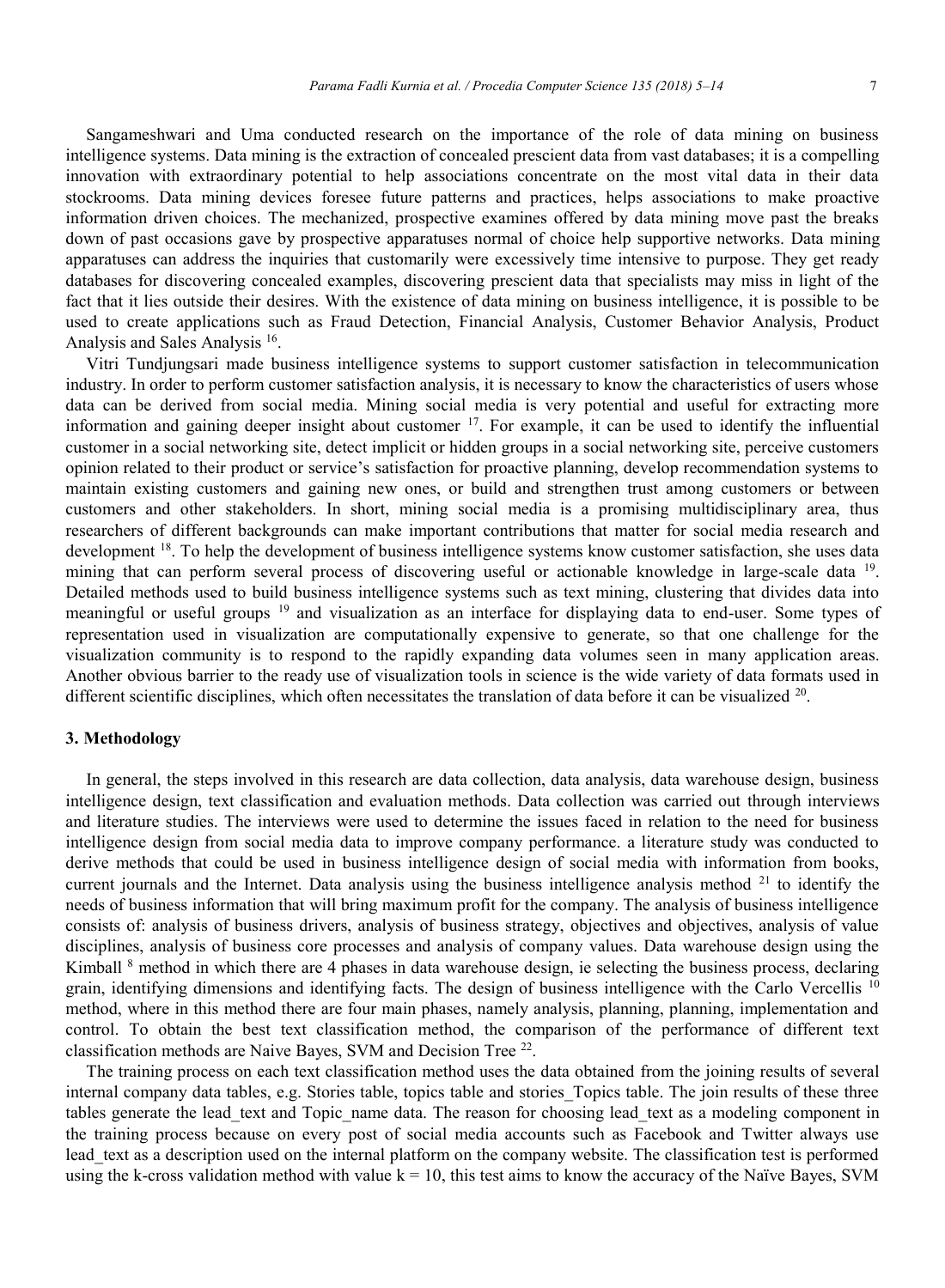And Decision Tree methods in the classification of the text using different data training and data testing. The evaluation of business intelligence system development using User Acceptance Test (UAT) method, which is done until the system is really in accordance with the expectations of User.

#### **4. Proposed Model**

In this research, it has been built Business Intelligence System which has the architecture that has shown in Fig. 1.



Fig. 1. Business Intelligence Architecture.

From the Fig. 1, it can be seen that to make the system required several important components such as data collection, content analysis, data warehouse process and business intelligence system are detailed in detail below.

## *4.1. Data Collection*

At the data collection stage there is a process like first, data retrieval is done from Social Media Platform on Facebook and Twitter through Social Media API available on each platform. Second, data retrieval will be done periodically by crawlers that have been created using the Social Media Token API that is useful for authentication and authorization during data retrieval. And finally, the results will be stored in the database as raw data.

#### *4.2. Content Analysis*

At this stage social media content analysis uses text classification. Classification or categorization of text is the process of placing a document into a category or class according to the characteristics of the document. In text mining, the classification refers to the activity of analyzing or studying the collection of pre-classified text documents to derive a model or function that can be used to group other unknown class documents into one or more pre-defined classes 23.

At this stage of the analysis, there are several such processes first, retrieving data from each data in each social media platform. Next stage on the data loaded earlier, will be processed on text classification. In this research the text classification algorithm used is Naive Bayes, Decision Tree and SVM. But before going into the classification algorithm processing, the data will go through the preprocessing stage such as case folding, tokenizing, filtering, and stemming to eliminate data noises.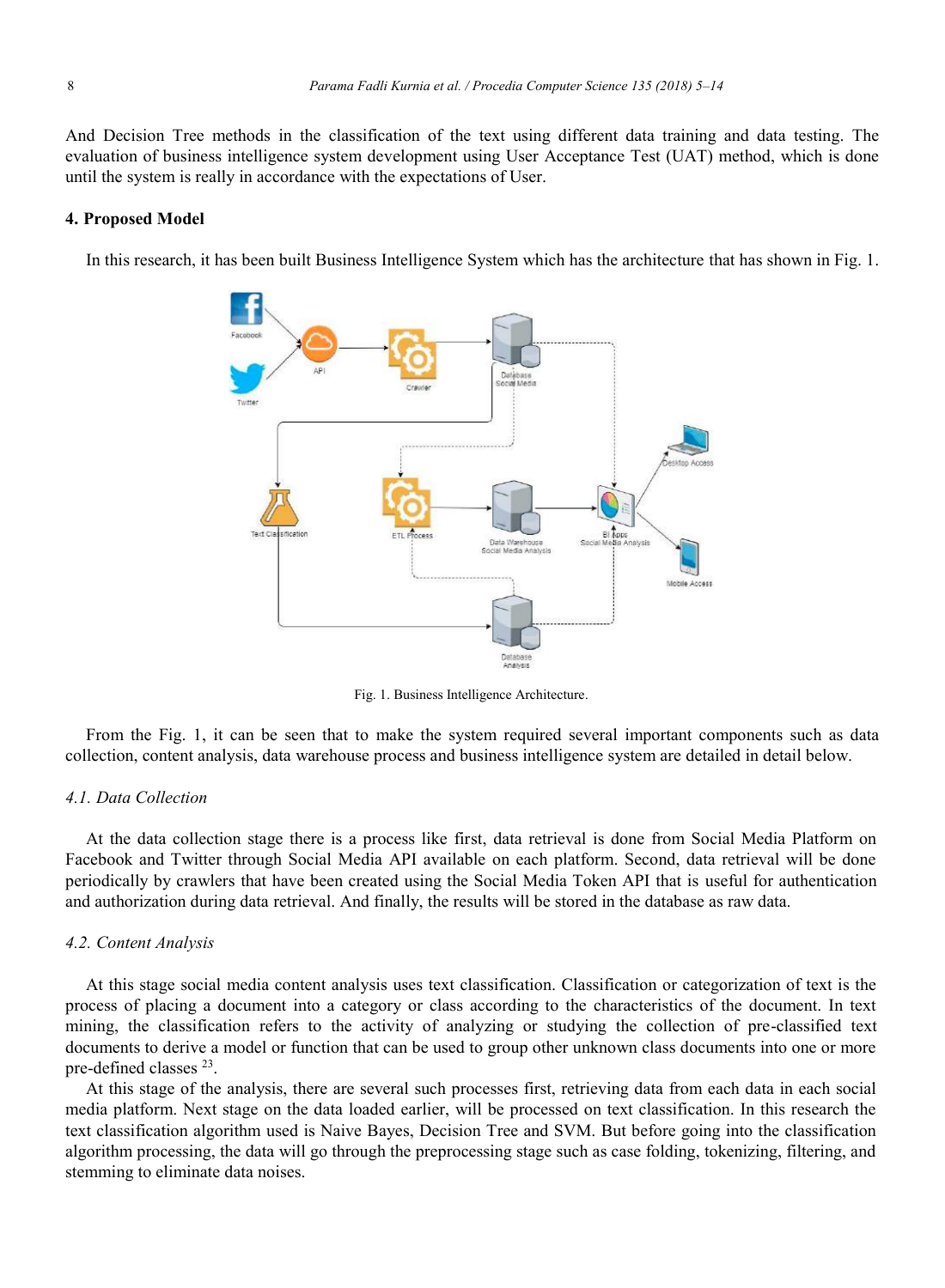Each text classification algorithm here is evaluated to determine its performance. The evaluation method that will be used for the text classification algorithm is by applying the test scheme with 5 different data compositions and also for each of the test compositions will be done by applying the 10-fold cross-validation method. In addition, in the classification there are several ways of measuring the performance of classification as with the calculation of accuracy, precision, recall, and f-measure <sup>24</sup>. The Confusion Matrix is also used for performance evaluation of classification models based on the predictive accuracy of a model. Then, the results of the text processing will be stored in the database as the data analysis.

## *4.3. Data Warehouse Process*

The Data warehousing design method used is Kimball method which there are 4 stages that must be passed in the design of data warehouse that is select the business process, declare the grain, identify the dimensions, and identify the facts <sup>8</sup> . In addition, there is also a process ETL (Extraction, Transformation, Loading) is a process that must be passed in the formation of data warehouse<sup>9</sup>.

In the implementation, at this stage of the data warehouse process there are several processes such as the first, taking data derived from the analysis of content (database analysis) and the results of the crawler (social media database). Furthermore, the data already loaded earlier, then enter the ETL process, such as counting comments, post, sentiment, and others. ETL process data is stored in the data warehouse.

#### *4.4. Business Intelligence System*

On the client side is a business intelligence system that can be accessed by users. According to Vercellis  $^{10}$ , in the process of developing a Business Intelligence in a company there are 4 phases namely analysis, design, planning, implementation and control <sup>10</sup>. In its implementation, there are several important components of the business intelligence system such as APIs used as a bridge between applications and data (whether raw data or data warehouse). In addition, the application will request data to the API with Token API input as the authorization and authentication, so the existence of this API can improve data access security.

## **5. Results and Discussion**

In this research, the evaluation will be used for the classification algorithm by applying the test scheme with 5 different data compositions. For each test composition was performed by applying a 10-fold cross validation method on the Naive Bayes, Decision Tree and SVM algorithms. The following test results are presented in the table 1.

| <b>Iteration</b> | <b>Test Case</b> |                 |         |         |         |  |
|------------------|------------------|-----------------|---------|---------|---------|--|
|                  | l st             | 2 <sub>nd</sub> | 3rd     | 4th     | 5th     |  |
| $K-1$            | 73.076%          | 72.448%         | 73.426% | 74.479% | 72.033% |  |
| $K-2$            | $60.000\%$       | 65.979%         | 69.718% | 73.936% | 75.213% |  |
| $K-3$            | 71.428%          | 76.842%         | 80.141% | 74.731% | 70.689% |  |
| $K-4$            | 64.583%          | 70.967%         | 71.428% | 76.086% | 75.324% |  |
| $K-5$            | 65.217%          | 68.817%         | 71.942% | 73.224% | 74.458% |  |
| $K-6$            | 60.869%          | 77.173%         | 75.362% | 73.770% | 75.217% |  |
| $K-7$            | 59.090%          | 61.111%         | 78.676% | 75.824% | 71.491% |  |
| $K-8$            | 66.667%          | 79.545%         | 68.382% | 75.274% | 75.000% |  |
| $K-9$            | $61.904\%$       | 70.454%         | 77.037% | 75.274% | 74.561% |  |
| $K-10$           | 42.857%          | 70.454%         | 72.180% | 74.274% | 74.889% |  |
| Average          | 62.569%          | 71.379%         | 73.829% | 74.787% | 73.888% |  |

Table 1. Naive Bayes Algorithm Test Results using 10-Fold Cross Validation

Table 1 describes that the Naive Bayes algorithm test with cross validation with the 3rd test data on the 3rd iteration has the best accuracy with an accuracy value of 80.141%. However, if seen from the average of all cross validation test on each test data got the best accuracy result in 4th test data with accuracy value equal to 74.787%.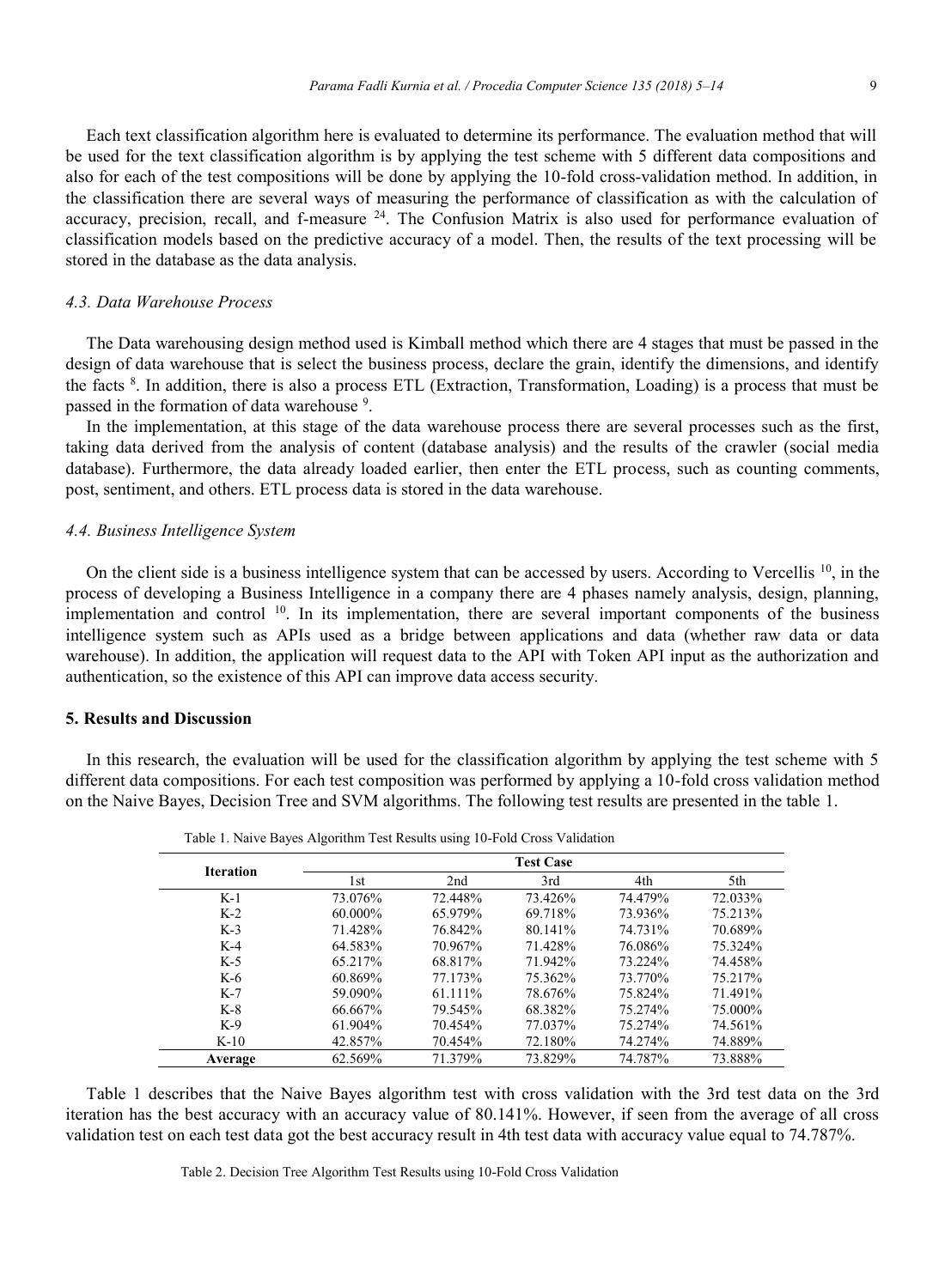| <b>Iteration</b> | <b>Test Case</b> |                 |         |         |         |
|------------------|------------------|-----------------|---------|---------|---------|
|                  | l st             | 2 <sub>nd</sub> | 3rd     | 4th     | 5th     |
| $K-1$            | 52.941%          | 51.546%         | 54.545% | 61.170% | 57.203% |
| $K-2$            | 46.938%          | 46.391%         | 63.380% | 59.893% | 62.127% |
| $K-3$            | 51.020%          | 56.842%         | 54.285% | 59.893% | 56.896% |
| $K-4$            | 46.808%          | 48.936%         | 55.395% | 59.893% | 61.471% |
| $K-5$            | 51.111%          | 47.872%         | 56.521% | 56.756% | 62.173% |
| K-6              | 55.556%          | 58.064%         | 48.175% | 55.434% | 59.388% |
| $K-7$            | 45.454%          | 46.667%         | 57.664% | 60.109% | 55.021% |
| $K-8$            | 56.818%          | 53.409%         | 50.735% | 56.830% | 51.091% |
| $K-9$            | 36.363%          | 54.022%         | 66.911% | 57.222% | 54.385% |
| $K-10$           | 46.511%          | 62.068%         | 56.296% | 49.444% | 56.637% |
| Average          | 48.952%          | 52.582%         | 56.391% | 57.664% | 57.639% |

Table 2 shows us that the Decision Tree algorithm test with cross validation with the 3rd test data on the 9th iteration has the best accuracy with an accuracy value of 66.911%. However, when viewed from the average of all cross validation tests on each test data obtained the best accuracy results in the 4th test data with an accuracy of 57.664%.

Table 3. SVM Algorithm Test Results using 10-Fold Cross Validation

| <b>Iteration</b> | <b>Test Case</b> |         |         |         |         |
|------------------|------------------|---------|---------|---------|---------|
|                  | l st             | 2nd     | 3rd     | 4th     | 5th     |
| $K-1$            | 76.470%          | 79.381% | 81.560% | 73.684% | 77.966% |
| $K-2$            | 78.431%          | 74.736% | 80.000% | 75.661% | 76.694% |
| $K-3$            | 81.250%          | 87.234% | 79.285% | 72.727% | 74.678% |
| $K-4$            | 76.595%          | 74.468% | 74.100% | 77.419% | 73.706% |
| $K-5$            | 71.739%          | 82.795% | 78.417% | 74.054% | 74.347% |
| K-6              | 84.782%          | 77.173% | 71.223% | 80.874% | 77.826% |
| $K-7$            | 84.090%          | 77.778% | 77.697% | 74.585% | 77.092% |
| $K-8$            | 76.744%          | 73.333% | 76.470% | 76.243% | 75.770% |
| $K-9$            | 86.046%          | 81.111% | 78.676% | 78.453% | 75.330% |
| $K-10$           | 73.809%          | 71.264% | 68.656% | 77.900% | 74.889% |
| Average          | 78.996%          | 77.927% | 76.608% | 76.160% | 75.830% |

Table 3 describes that the SVM algorithm test with cross validation with the 3rd test data on the 3rd iteration has the best accuracy with 87.234% accuracy. However, if seen from the average of all cross validation test on each test data got the best accuracy result on 1st test data with accuracy value equal to 78.996%.

The previously tested classification algorithm is compared against the best accuracy results again to get which algorithm has the best accuracy. Figure 2 below is a summary of the best test results performed on each algorithm in the previous explanation.



Fig. 2. The Comparison of Accuracy between Naive Bayes, Decision Tree, and SVM Algorithm.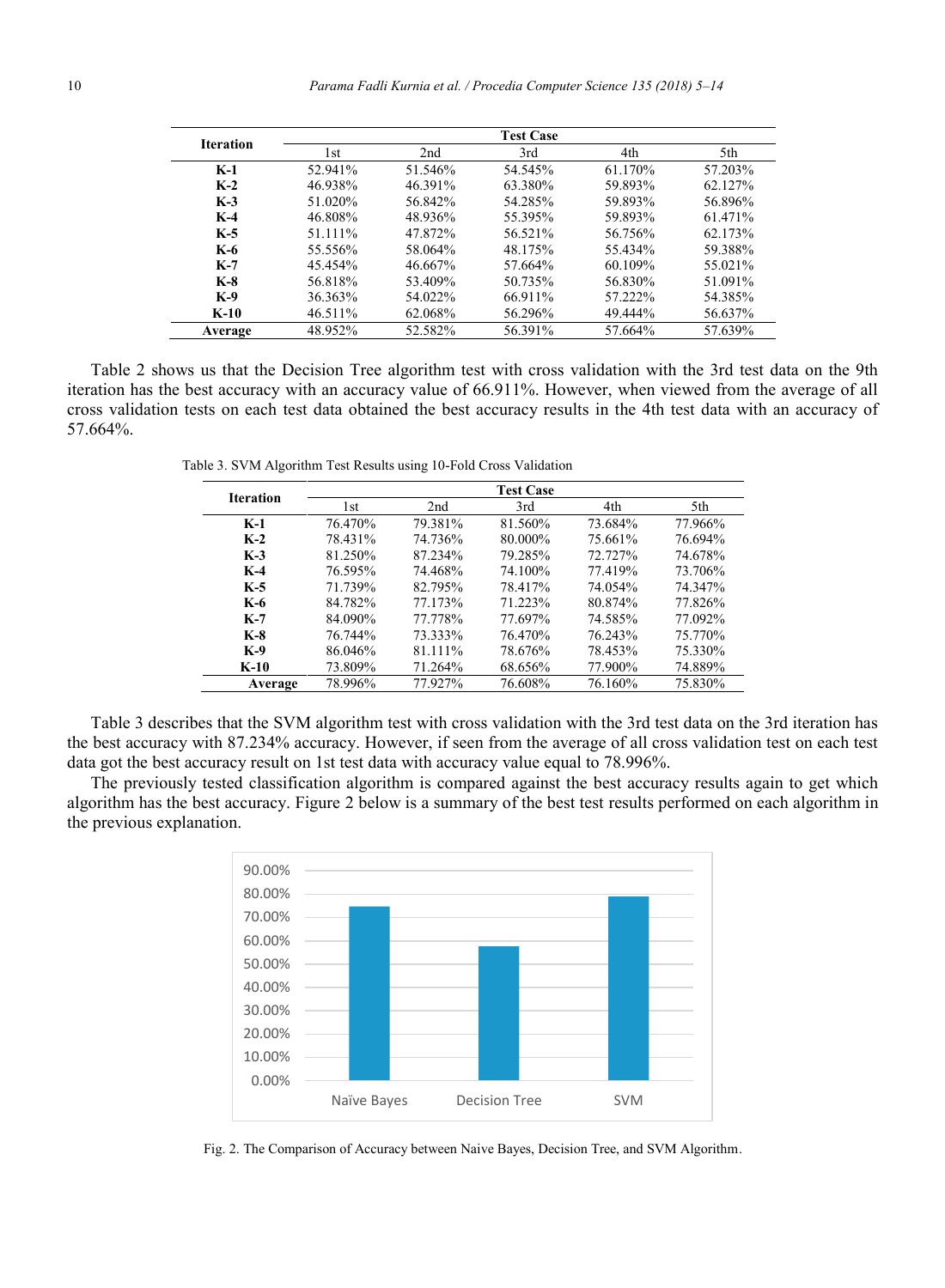Fig. 2 explains that the SVM algorithm has the best accuracy than the Naive Bayes and Decision Tree algorithm, so if it is ranked based on the SVM accuracy value at the first rank with an accuracy of 78.99%, the second rank is the Naive Bayes algorithm with an accuracy of 74.78% and finally the Decision Tree algorithm which has an accuracy of 57.66%. From this comparison it is concluded that SVM algorithm which will be used for text classification process in business intelligence system.

#### *5.1. Data Warehouse*

Data warehouse is made by using star schema model which consists of dimension table and fact table. The dimension tables and facts tables will be built in accordance with the data sources that have been stored on the Facebook and Twitter databases.

Star schema on Facebook data consists of fact page topic as fact tables and dim page, dim topics, dim time as dimension tables. In this scheme can display the number of posts, comments, share, and like on articles that are grouped again based on topics related to the articles posted on Facebook. In addition, in this scheme also displays the number of types of article posts, such as video, link, status, offer and photo. For each record of this scheme is saved daily in the dim time table. Fig. 3 shows the star schema of Facebook datawarehouse.



Fig. 3 Star Schema on Facebook Data Warehouse

Star schema on Twitter data consists of fact account topic as fact tables and dim account, dim topics, dim time as dimension tables. In this scheme can display the number of tweets, retweets, and likes on articles that are grouped again based on topics related to articles posted on Twitter. In addition, in this scheme also displays the amount of retweet and like details either from tweet, retweet or mention an account on Twitter. For each record of this scheme is saved daily in the dim time table. Figure 4 shows the star schema on Twitter data.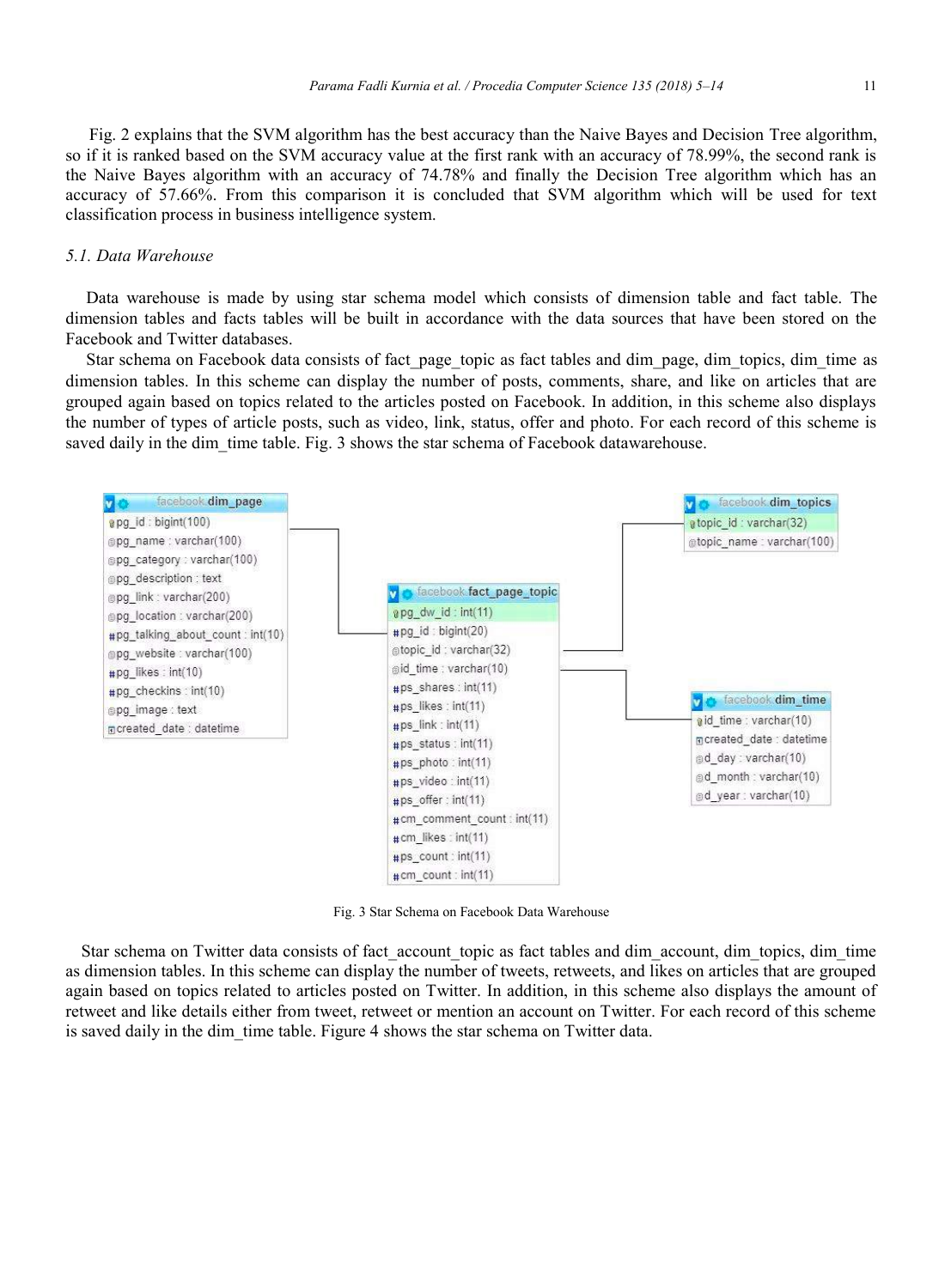

Figure 4 Star Schema on Twitter Data Warehouse

## *5.2. Business Intelligence*

The Business Intelligence Dashboard is created using the CodeIgniter framework that contains the PHP programming language. The dashboard interface uses the template from AdminLTE v2 to speed up the development phase so there is no need to create the interface from scratch. The following are some of the interface of the business intelligence system dashboard displayed on the web portal.

| Show to<br>v entries |              |                       |              | Search:     |
|----------------------|--------------|-----------------------|--------------|-------------|
| Topic                | li Post<br>Ħ | lT.<br><b>Comment</b> | 11<br>Like   | 17<br>share |
| Ekonomi              | f 1.006      | ● 4.941               | ₩ 203,219    | $+1,653$    |
| Health               | f 756        | ● 4.095               | de 195.529   | $+3.134$    |
| Hiburan              | f 36.483     | ● 102,754             | ● 13,429,869 | $+959.337$  |
| Kuliner              | f758         | ₹3,570                | ● 186,659    | $+2,890$    |
| Lifestyle            | f1.178       | <b>电</b> 5,484        | ₩ 249,782    | $+ 5,375$   |
| Otomotif             | f 1.030      | ●4.645                | 4245.178     | $+2,398$    |
| Politik.             | f 20.781     | 91.513                | de 4,760,208 | $+332.746$  |
| Sepak Bola           | f928         | ● 4.661               | ₩ 281.608    | $+3.074$    |
| Teknologi            | f 937        | 4.940                 | ₩ 259,492    | 73,113      |
| Travel               | f1,025       | 4.592                 | 40245,408    | $+ 3,235$   |
| Topic                | Post         | Comment               | Like         | Share       |

Figure 5 Trending Topic Page on Business Intelligence System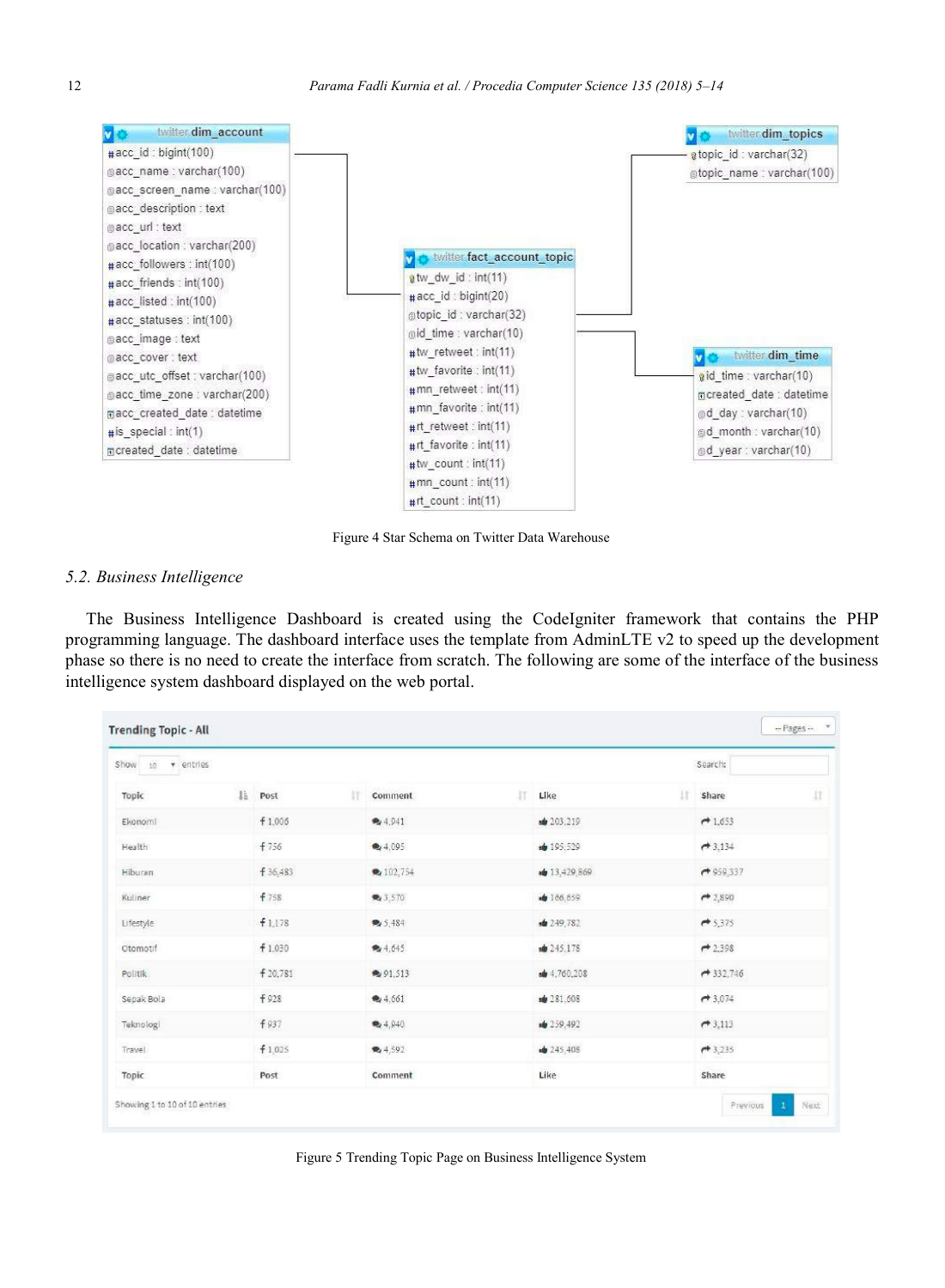In the business intelligence system that has been created, can be seen several pages that can provide data insight, such as Trending Topic Page to know popular topics in social media; Most Active Users page, to show the most frequently commented accounts in social media that we can make them as an advertiser; Post Composition page, to display the number of posting types performed by an account on social media. Types of posts on social media are status, photo, link, video and offer on Facebook. Meanwhile on twitter, the post type is tweet, retweet and mention; Trending Hashtag Page, to display popular hashtags on Twitter; Popular Post Page, to show what kind of posts are popular on social media

## **6. Conclusion and Future Work**

After evaluating the performance of the classification algorithm, the best performing algorithm is SVM with 78.99% accuracy, then the second rank is Naive Bayes has an accuracy of 74.67% and the last one is Decision Tree has an accuracy of 57.66%. Data Warehouse System created as a data source for Business Intelligence System can run the data calculations and summarization automatically, so no longer need to calculate manually. In addition, the business intelligence system created can be accessed by user anytime and anywhere.

The data warehouse system was created as a data source application for Business Intelligence that can automatically perform calculations and data summaries, so it is no longer necessary to calculate manually the number of comments, the number of Likes and the number of shares per article to be matched with the topics of article. The Business Intelligence application is very useful for monitoring the performance of news posted on social media both from the internal company account and from competitors in real time, so it is no longer necessary to visit one by one account in social media.

This study will be continued by developing Business Intelligence applications that can be implemented on other social media platforms such as Instagram, Linkedin, Path and others. In addition, the implementation of data warehouses and OLTP using Big Data technology allows faster processing of distributed data so that the data can be viewed on the dashboard in real time.

## **References**

- 1. Chaffey D. Global social media research summary 2016: Smart Insight; 2016.
- 2. Salloum SA, Al-Emran , Shaalan. Mining Social Media Text: Extracting Knowledge from Facebook. International Journal of Computing and Digital Systems. 2017 Maret; 6(2).
- 3. Luke J, Suharjito. Data Mining of Automatically Promotion Tweet for Products and Services Using Naïve Bayes Algorithm to Increase Twitter Engagement Followers at PT. Bobobobo. Procedia Computer Science. 2015; 59(1).
- 4. Hasan , Moin , Karim , Shamshirband. Machine Learning-Based Sentiment Analysis for Twitter Accounts. Mathematical Computational Applications. 2018; 23(11).
- 5. Stelzner M. 2016 Social Media Marketing Industry Report: How Marketers Are Using Social Media to Grow Their Businesses: Social Media Examiner; 2016.
- 6. Tripathy , Agrawal , Rath. Classification of sentiment reviews using n-gram machine learning approach. Expert Systems With Applications. 2016; 57(1): p. 117–126.
- 7. Suharjito , Diana , Herianto. Implementation of classification technique in web usage mining of banking company. In International Seminar on Intelligent Technology and Its Application, ISITIA 2016; 2016; Lombok, Indonesia.
- 8. Kimball R, Ross M. The data warehouse toolkit: The definitive guide. 3rd ed Canada: John Wiley & Sons; 2013.
- 9. Kimball R, Caserta J. The Data Warehouse ETL Toolkit: Practical Techniques for Extracting, Cleaning Conforming, and Delivering Data: Wiley; 2004.
- 10. Vercellis C. Business Intelligence: Data Mining and Optimization For Decision Making Chennai: John Wiley & Sons; 2009.
- 11. Abdul-Aziz R. Data, Text, And Web Mining For Business Intelligence: A Survey. International Journal of Data Mining & Knowledge Management Process. 2013; 3(1).